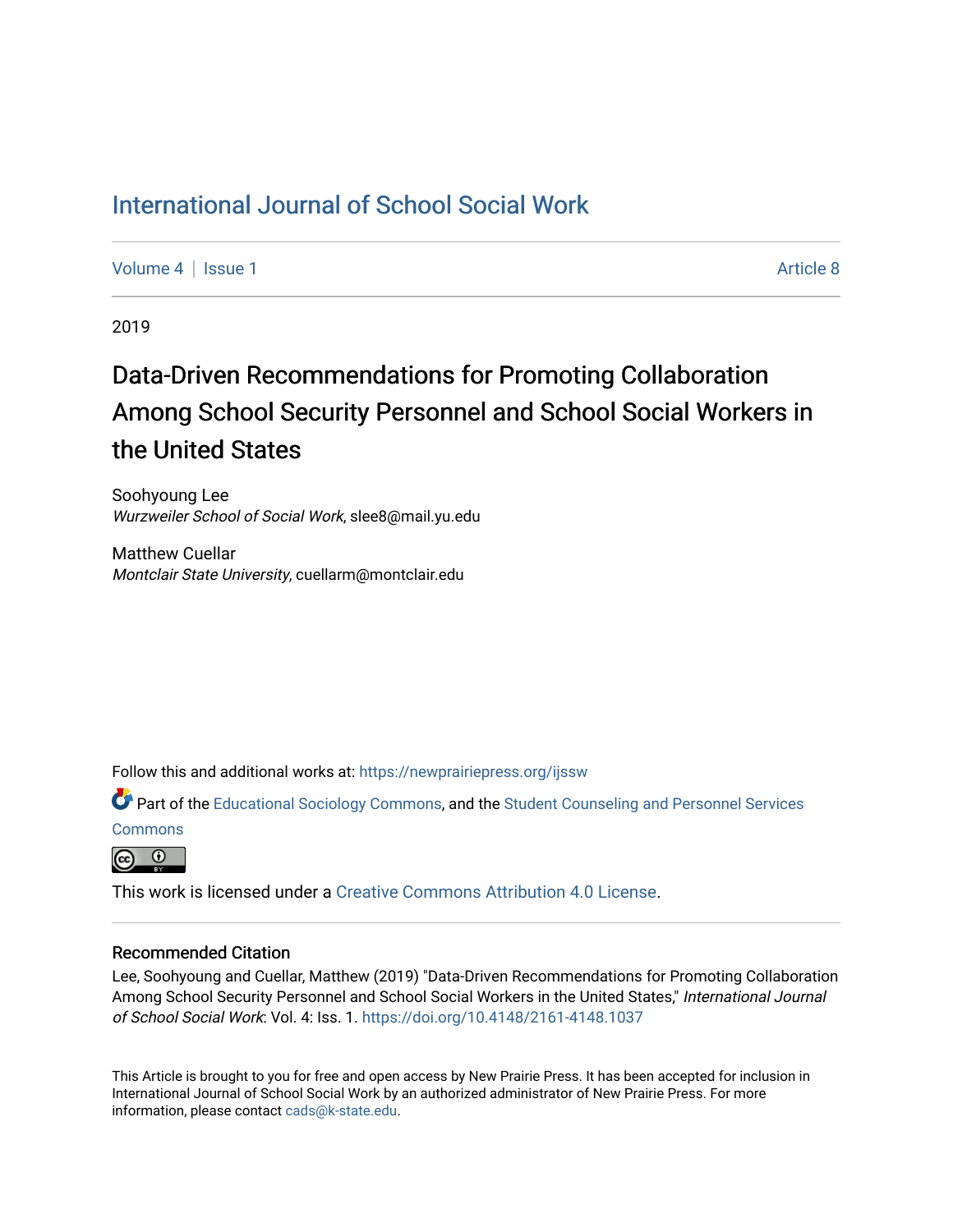## Data-Driven Recommendations for Promoting Collaboration Among School Security Personnel and School Social Workers in the United States

## **Abstract**

In response to recent incidents of school violence in the United States over the last two decades, there has been a nationwide increase in the use of school security personnel in today's schools. Concurrently, school social work practice continues to grow as a subspecialty of social work that provides crucial services to youth in school. Despite this increase in demand across both fields of practice, and an overlap in professional interests, current research suggests that we know little about how school social workers interact with and perceive school security personnel within their schools, and ultimately how such interaction and collaboration among professionals might influence school safety. This study aims to address this gap in the literature by exploring survey responses from a nation-wide sample of school social workers who report working in schools with different types of security personnel ( $n = 151$ ). Findings suggest that increased interaction and positive perceptions of school security personnel are positively associated with perceived overall safety in school. Additionally, qualitative responses suggest a considerable percentage of school social workers feel that school security personnel might benefit from additional training and increased accessibility and collaboration. The purpose of this paper is to provide timely implications for school policing using the perspective of school social workers with the goal of promoting safety and collaboration in schools.

## Keywords

School safety, school social work, social work practice, school security personnel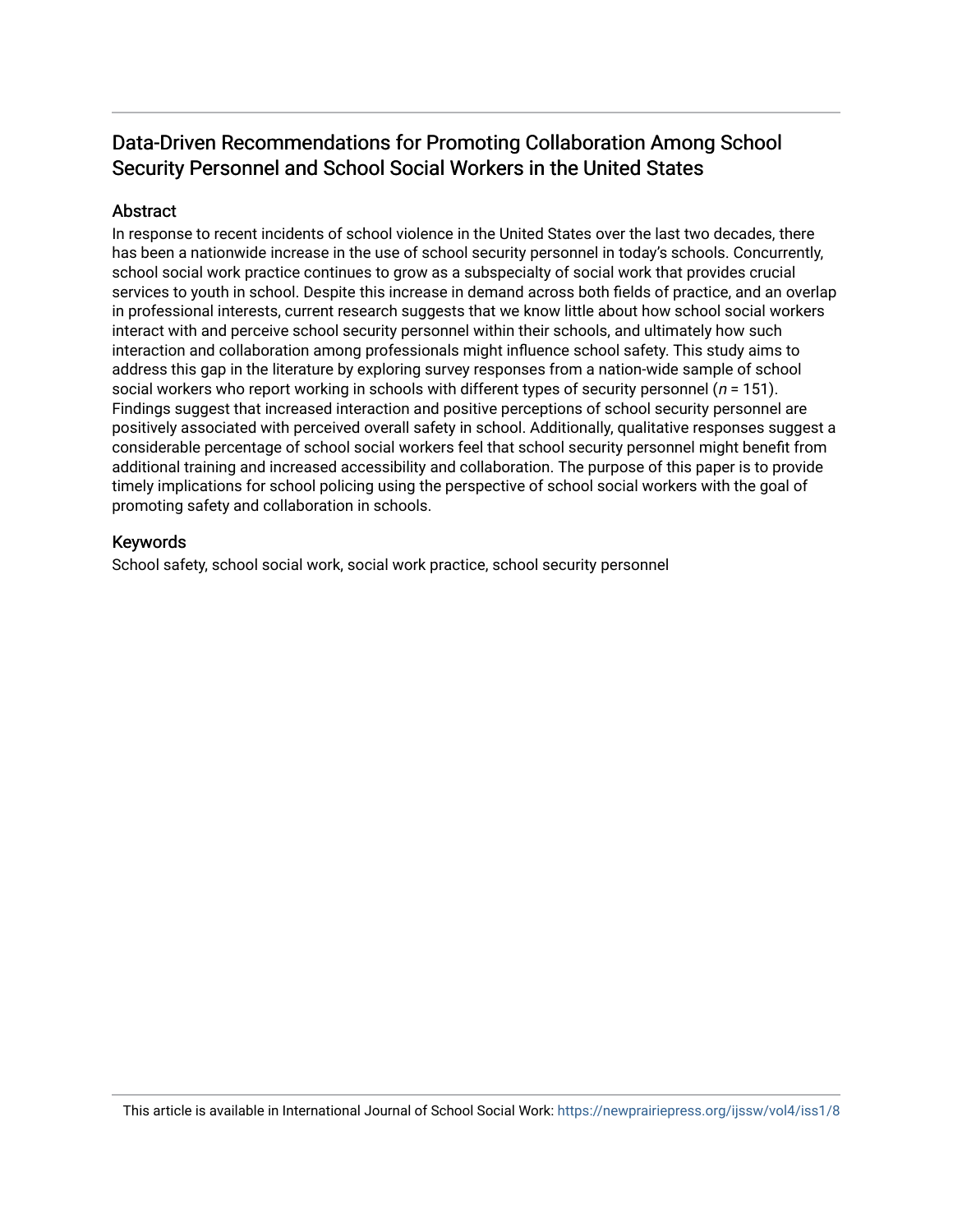School social workers use person-in-environment perspective (PIE; Kondrat, 2002) to deliver student- and system-focused interventions designed to address various needs of students and schools. They focus on school-home-community relationships and facilitate student success by serving as a broker of resources for students and school personnel (Allen-Meares, Washington, & Welsh, 2000; Dupper, 2002; Frey, et al., 2013; Kelly, et al., 2010; Lee, 2007). In response to recent federal legislation and a push to implement evidence-based mental health services in United States schools, school social work has seen tremendous growth over the past two decades (Franklin, Kim, & Tripodi, 2009). This subspecialty of social work is expected to grow 16 percent from between 2016 and 2026, which is much faster than average (Bureau of Labor Statistics, 2018).

Concurrent with the growth of the school social work profession in the United States is the deployment of school police or other security personnel in the school setting. As a result of recent incidents of school-based violence, school police and security personnel are increasingly being utilized in today's schools (Addington, 2009). In fact, incidents such as those in Parkland, Florida, or Santa Fe, Texas, have resulted in immediate action under President Trump to improve the safety of United States schools through research and practice initiatives (e.g., the Safe Schools Act of 2018).

Despite the correlation in the use of school social workers and the deployment of school security personnel in United States schools, current research suggests we know little as to how school social workers interact with and perceive school security personnel within their schools, and ultimately how such interaction and collaboration among professionals might affect school safety. This study explores survey responses from a nation-wide sample of school social workers who report working in schools with active security personnel and interacting with them regularly. This paper concludes with recommendations for improving collaboration and communication across these increasingly present professionals in today's schools.

## **Literature Review**

## **School Social Work Practice**

School social workers provide a number of student- and system-focused interventions designed to address the needs of their students using a person-in-environment perspective (PIE; Kondrat, 2002). They are a critical component to the relationship between school, home, and community, often working directly with school personnel, parents and families, and community stakeholders. School social workers play a unique and important role as school personnel in that they can identify elements of the school environment that impede student success, advocate for the disadvantaged, and promote student achievement through their service delivery and coordination.

**A Brief History of School Social Work.** Historically, school social workers have served as agents for addressing biopsychosocial factors that influence student well-being (Costin, 1969; Allen-Meares, 1994). The subspecialty of social work was founded on the principle that schoolbased professionals could engage a student by viewing their behaviors as contextual to their environment at school and at home. This perspective distinguished them from other school-based personnel, setting the framework for the school social worker today (Shaffer, 2006). In the 1970's, school social work was expanded by efforts of the National Association of Social Workers (NASW) and the US Department of Education due to legislation that increased the federal government's role in the public-school system (e.g., the Individuals with Disabilities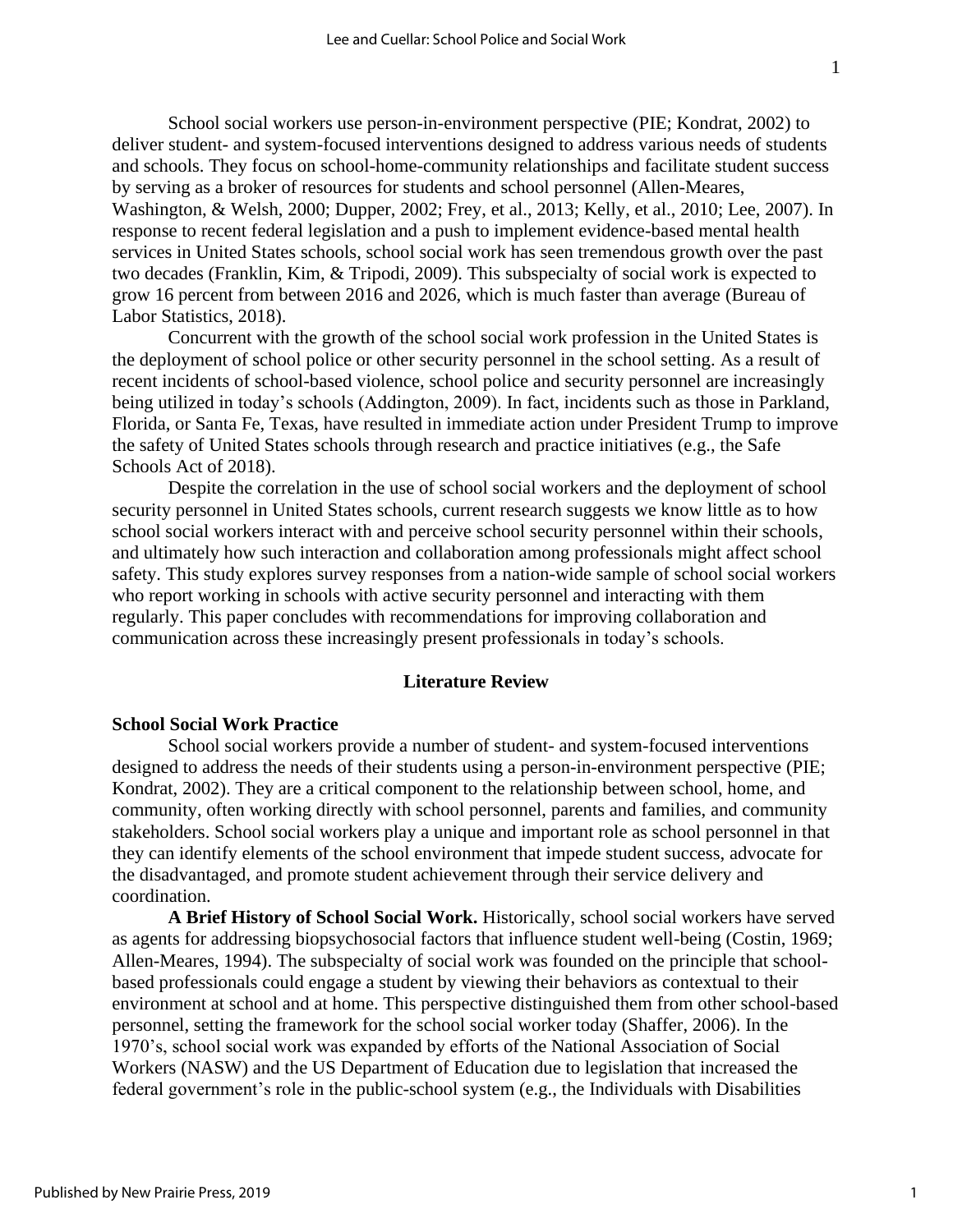Education Improvement Act [IDEA] and the Family Education Rights and Privacy Act [FERPA]). With attention on the diversification of student populations (i.e., improved awareness of intellectual disabilities due to IDEA), school social workers became recognized for their ability to adapt practice models that viewed student problems as a product of their environment. From the 1980s, school social work researchers and practitioners pushed for consistency in the ecological approach to service delivery (Allen-Meares, 1996; Dupper, 2002).

In the late 1990's and early 2000's the profession shifted after the high-profile incidents of school violence and policy responses at the federal and state level. Incidents such as those seen in West Paducah, Kentucky in 1997 and Columbine, Colorado in 1999 resulted in the increased use of school safety strategies in United States schools (Addington, 2009). This likely shifted the school context in which school social workers are employed. Around the same time, the No Child Left Behind Act (NCLB; reauthorization of the Elementary and Secondary Education Act of 1965) was introduced in 2002. This and the subsequent reauthorization of the IDEA in 2004 introduced evidence-based practice as a mandated component to improving student outcomes in school social work practice (Kelly et al., 2008). These policies likely influenced school social work practice in general, introducing the requirement to use evidencebased practices and incorporate family and community resources into the school curriculum. This led to nationally recognized multi-tiered evidence-based frameworks for service delivery in school settings, such as response to intervention (RtI) and positive behavioral interventions and supports (PBIS) (Usaj, Shine, & Mandlawitz, 2012). These practices further defined and specialized the school social work profession we know today.

The field of school social work continues to grow as a result of federal legislation and the need to provide mental health care for children in schools. For example, in 1996 there were approximately 9,000 school social workers across the United States (Dupper, 2002), and as of 2008 there were approximately 20,000 to 22,000 (Franklin, Gerlach, & Chanmugam, 2008). The field is projected to grow 19% between 2012 and 2022 due to an increased demand for mental health services in schools (Bureau of Labor Statistics, 2014). Today, the profession is represented by a number of independent national organizations, including the NASW, the School Social Work Association of America (SSWAA), and the American Council on School Social Work (ACSSW).

## **School Security Personnel**

Concurrent with the increased presence of school social workers in today's schools is the deployment of school security personnel. In fact, one of the most prominent strategies used by school districts in recent years is the incorporation of law enforcement officers within schools (Coon & Travis, 2012). Incorporating with law enforcement, such as police officers, significantly more efficient in reducing school violence compared to previous school violencerelated prevention program that was done within the school personnel (Addington, 2009; Na & Gottferdson, 2011). It is important to note that even though deploying security personnel in school setting effectively reduce crime rate, it is debatable whether or not its positive outcomes are consistent with different perspectives (e.g., students, principal; Addington, 2009).

Since the inception of law enforcement being present on campuses, school security personnel have taken on a variety of roles and duties that differ based on school expectations and professional responsibilities (Clark, 2011; Coon & Travis, 2012). There are many types of school security and safety personnel available to schools. Examples include School Resource Officers, School-Based Law Enforcement (sworn and non-sworn), and School Security Personnel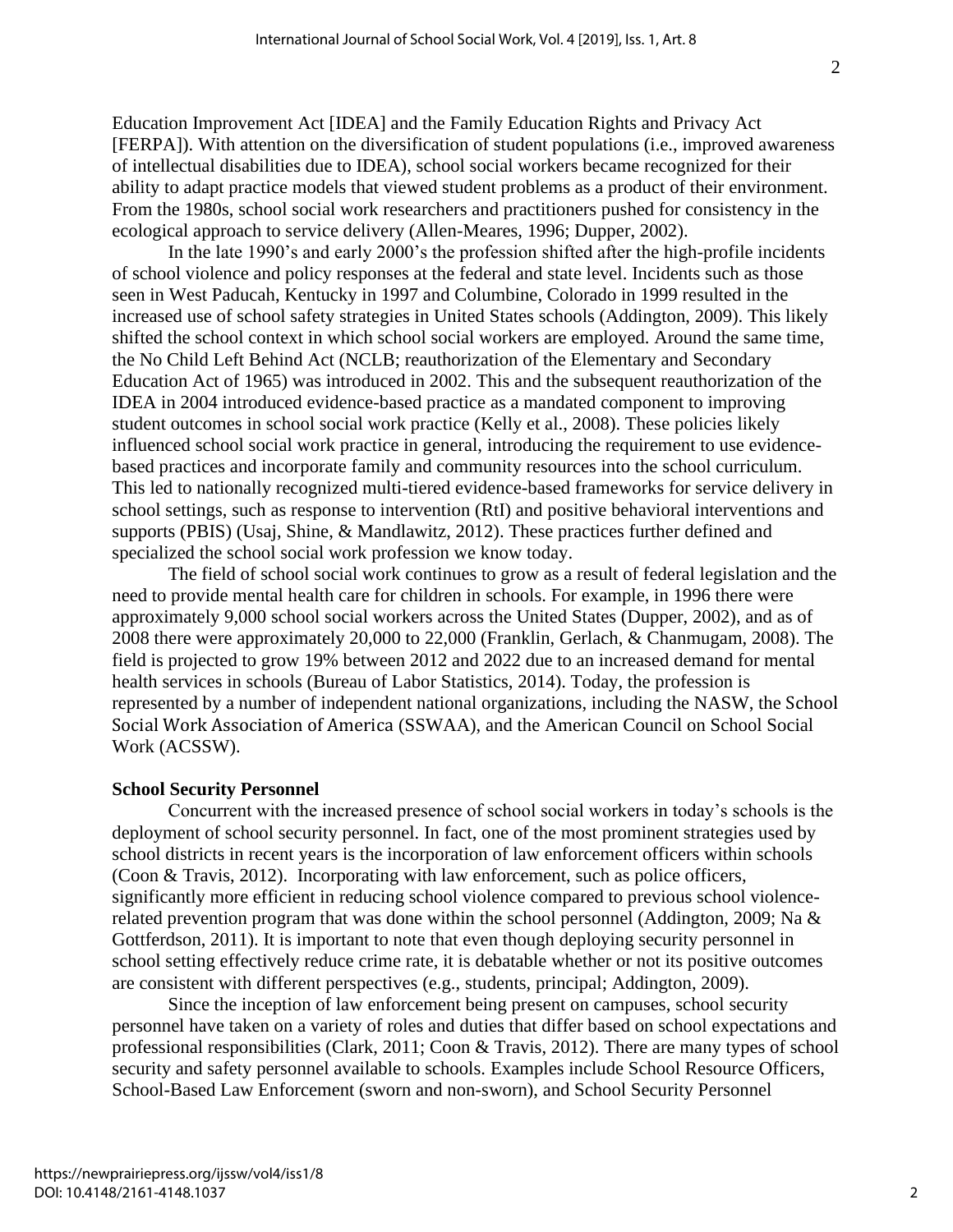(Cuellar, Elswick, & Theriot, 2017). The many types and differing roles and expectations of school security personnel in today's schools has resulted in researchers urging schools to institute a clear differentiation between titles, training, and other notable professional characteristics (Rich & Finn, 2001; Theriot & Cuellar, 2017).

*School Resource Officers (SROs).* Roles and responsibilities for SROs vary across school districts and jurisdictions in the United States. As a result, Congress provided general guidance and a helpful definition in the Omnibus Crime Control and Safe Streets Act of 1968, as amended, Title I, Part Q. According to this definition, an SRO is "a career law enforcement officer, with sworn authority, deployed in community-oriented policing, and assigned by the employing police department or agency to work in collaboration with school and communitybased organizations" (Girouard, 2001; Raymond, 2010). In general, SROs are peace officers that are usually armed and employed by a local law enforcement agency, and assigned to work permanently in the schools or on the campus assigned (NASRO, n.d.). SROs typically perform traditional law enforcement functions while also participating in and facilitating educational programming within the school setting aimed at violence prevention and providing mentoring opportunities for students (Lawrence, 2007; Rich & Finn, 2001). NASRO (n.d.) recommends that agencies select SROs with a minimum of forty hours of specialized training, which is often referenced as their qualifications. While SROs have been hypothesized to criminalize student behavior by increasing arrest and discipline rates in schools, current research suggests there no difference in arrest or disciplinary rate between SROs and other school-based law enforcement (Theriot, 2009).

*School-Based Law Enforcement (SBLE).* Although SROs are more commonly represented and known within the educational system, another type of law enforcement service known as "school-based law enforcement" (SBLE) officers have become more prevalent. SBLEs share similar responsibilities with SROs in that they aim to maintain safety while promoting a secure environment conducive to learning. The use of the term "SRO" is sometimes used interchangeably with "SBLE", but the difference between these two professionals is that SBLE officers are employed by the school district through a school-based law enforcement department (McKenna, Martinez-Prather., & Bowman, 2014). Thus, SBLEs are directly employed by the school district. SBLEs typically represent a school-based and internal school police department and are not affiliated with an external local or county law enforcement agency. SBLEs roles are similar to that of the SRO, and these two types of professionals are often times confused in practice; the difference is primarily in the funding and affiliation of the personnel's position.

*School Security Personnel (Other).* Other school security personnel (SSP) in this paper are school-based personnel whose primary function is to promote school safety. Past research has classified these professionals and/or para-professionals as not falling in the SRO or SBLE category (e.g., Cuellar, Elswick, & Theriot, 2017). However, the term "school security personnel" can include any person whose tasks resemble those performed by either an "SRO" or "SBLE", with the difference being the funding sources the personnel receives to perform his or her duties and the needs of the school(s) in which they are stationed. Anecdotal experience suggests that SSPs can share similar responsibilities as SROs or SBLEs with or without specified training. These school-based professionals' roles can differ drastically depending on the professional's role and responsibilities and the school's needs. The school with risks of highprofile incidence, SROs in specific school settings will take a primary role as a disciplinarian to protect students' safety, often used by zero-tolerance (e.g., Kovac, 2006, p. B7; Hirschfield,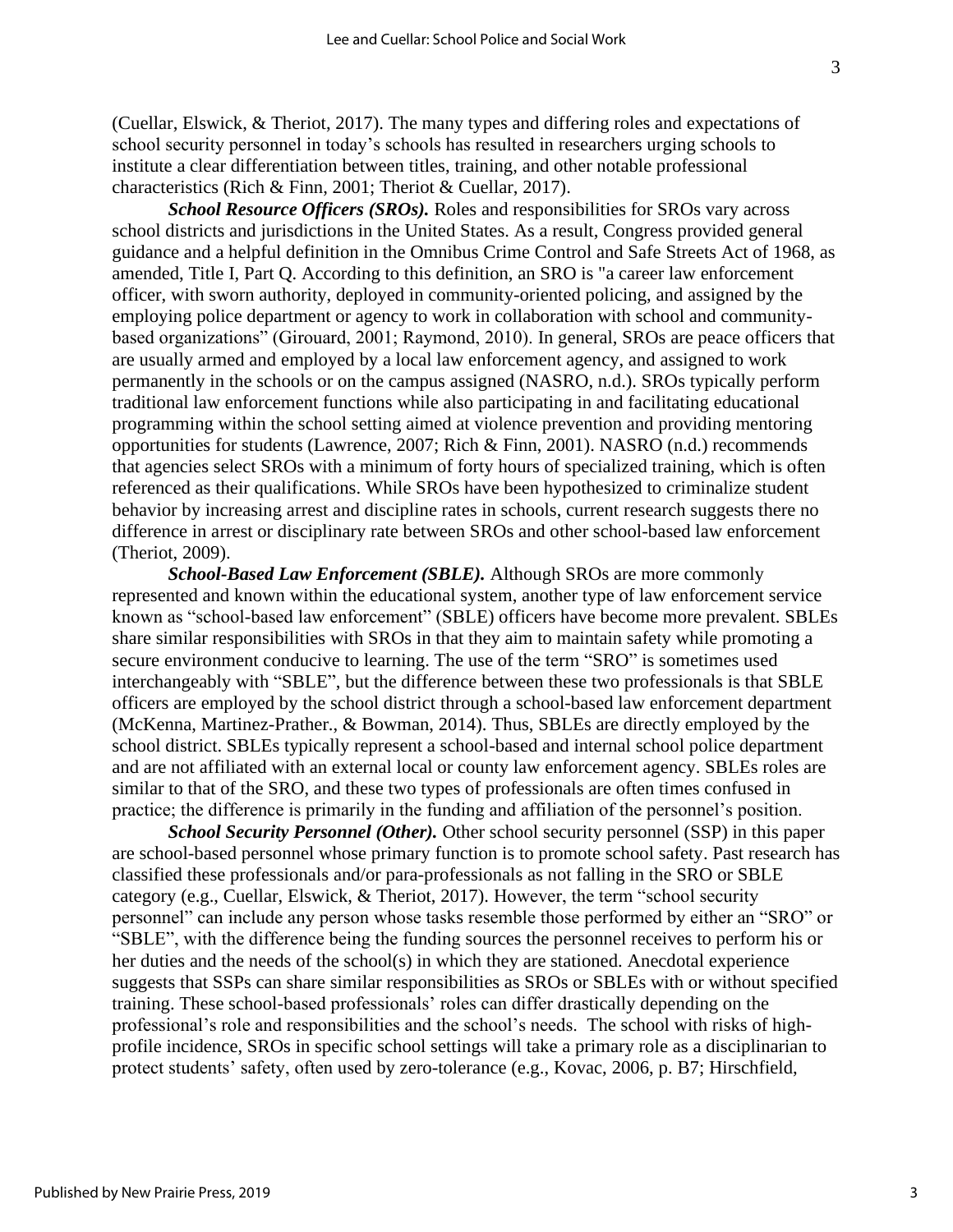2011). On the other hand, some schools without being exposed to such violence, SROs may become educators and mentors for the students (e.g., NASRO, n.d.).

## **Practice Frameworks and Overlap in Professional Interests**

School social workers and school security personnel share similar roles and responsibilities as they relate to improving school climate and creating safe and nurturing environments for children in schools. Regardless of the type of school security personnel, both professionals have a vested interest in ensuring a safe environment where learning and development can occur naturally. For example, the "triad concept" outlined by NASRO clearly identifies the SRO as taking on three roles: 1) Educator (i.e., guest lecturer); 2) Informal counselor/mentor; and 3) Law enforcement officer. Within these roles, examples of practices include providing valuable resources to school staff members, fostering positive relationships with youth, developing strategies to resolve problems affecting youth (NASRO, n.d.). Similarly, SSWAA's National Practice Model outlines three domains of practice: 1) Provide evidencebased education, behavior, and mental health services; 2) Promote a school climate conducive to student learning and teaching excellence; and 3) Maximize access to school-based and community-based resources. Examples of practices across these domains include implementing multi-tiered programs and practices, enhancing professional capacity of school personnel, and promoting a continuum of services (SSWAA, 2013). Moreover, the guiding principles of the School Social Work standards (NASW, 2012) indicate that school social workers should serve as interdisciplinary leaders and collaborators. Despite the clear overlap in job duties, and governing bodies for both disciplines encouraging collaboration amongst school-based professionals, there is little research on the intersection of these professionals' responsibilities.

Two empirical studies are important to note regarding job overlap of these professionals. McKenna and colleagues (2014) studied a small sample of SROs in one southern state and found that in addition to their law enforcement role, 46% of SROs described their role as that of a social worker, while 38% described their role as an educator and 35% described their role as being a surrogate parent. A recent assessment of school social workers in one southeastern state  $(N = 75)$  suggests school social workers generally perceive overlap in their job duties with those of their school security personnel. Moreover, collaboration and time spent with school security personnel was perceived by school social work practitioners to improve outcomes relevant to the functions of SSPs, while little collaboration might exist (Cuellar, Elswick, & Theriot, 2017). However, current research fails to indicate patterns of the collaboration between these professionals. This is potentially problematic as an understanding of this collaboration could potentially promote safe educational environments and positive student outcomes.

#### **The Present Study**

The present study aims to address the above referenced gap in the literature through an exploratory design using data collected from school social workers across the United States. The purpose of the present study is to contribute to our understanding of best practices for increasing collaboration between school social workers and school security personnel with the goal of promoting safe learning environments. In order to meet this purpose, a mixed-method approach was employed to answer the following three questions:

1. How relationship between school social workers and school security personnel influence school social worker perceptions of sense of safety at their school?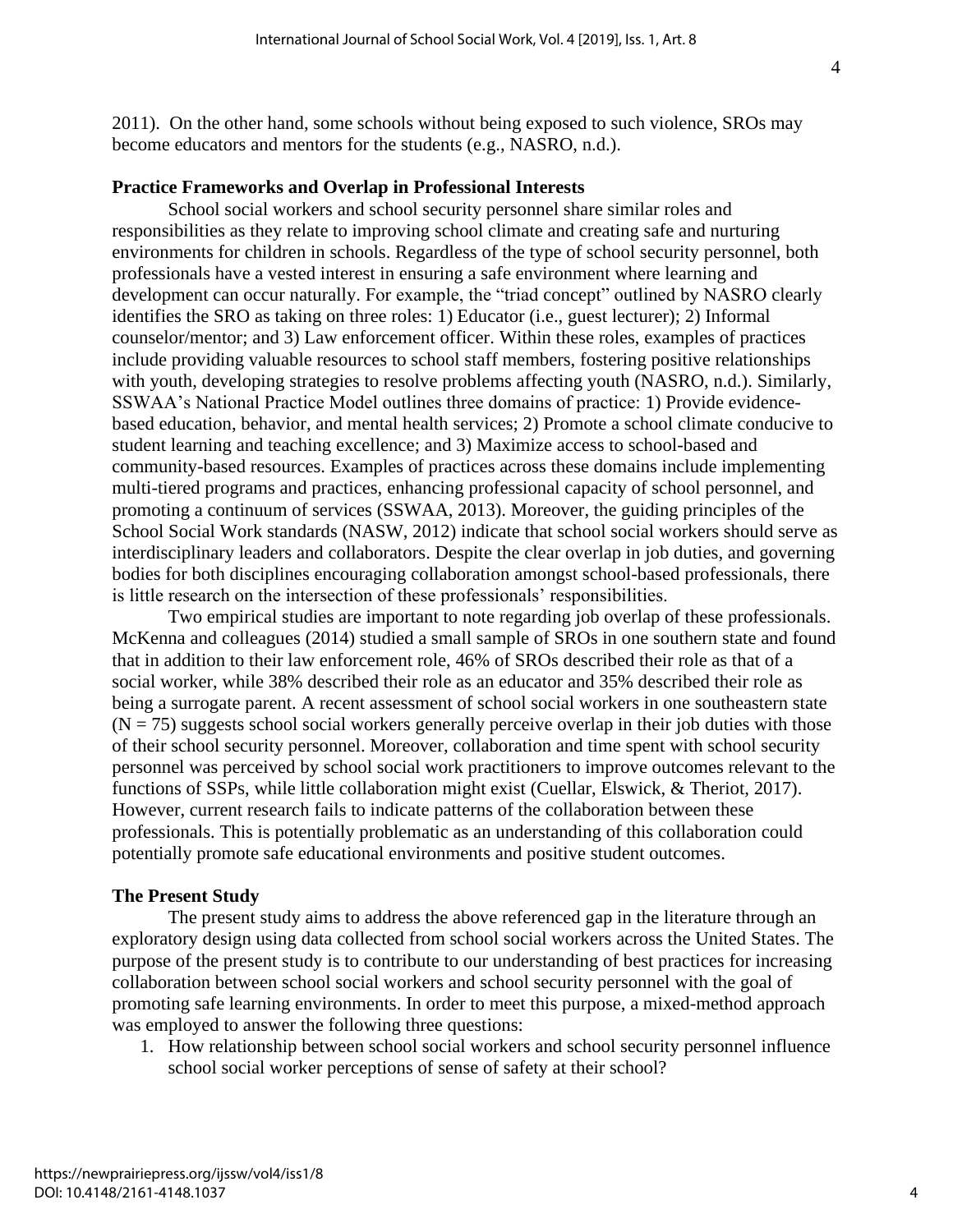- 2. Is frequency of interaction between school social worker and school security personnel associated with positive perceptions of school safety?
- 3. What comments do school social workers have regarding the school security personnel they work with in their school?

## **Methodology**

## **Sample**

A non-probability purposive sampling strategy was used to collect data from school social workers across the United States. Participants were recruited through the School Social Work Association of America (SSWAA), the American Council on School Social Work (ACSSW) and, 36 additional state-level school social work associations. Practitioners were selected for this study if they reported school security personnel as being employed in their school. All respondents were listed by their organizations as active, practicing social workers.

#### **Data Collection**

Cross-sectional data were collected via an anonymous electronic questionnaire that was initially distributed by email through the SSWAA, the ACSSW, and identifiable state-level associations. A small incentive was used to increase study participation in the form of a prize drawing. This was done by having each participant include his or her email address in a separate survey that was unlinked to the initial survey. Participants who entered their email were then selected at random to receive one of five Amazon electronic gift cards. Data collection began in March 2017 and ended in May 2017.

Participants were asked to think of only one school in which they were employed during the 2016 – 2017 school year by the following prompt: "Thinking ONLY of the school in which you have spent most of your time at as a school social worker during the 2016 – 2017 school year, please answer the following question." Using this approach, respondents were asked to consider a full academic school year as opposed to the few weeks of school that had begun at the time the survey was initially distributed (the middle of the 2016 – 2017 academic school year). The rationale for having a full academic year as the basis of the data collection was by giving social workers the opportunity to consider recent year-long events related to school safety, they would have the opportunity to process their experiences and respond more thoughtfully.

#### **Variables**

*Demographic Variables*. Demographic information on the school social workers included, gender (Male or Female), race (American Indian or Alaskan Native, Black or African-American, Asian, Native Hawaiian or Pacific Islander, White or Caucasian, Hispanic, or Other), education level (BSW, MSW, DSW, PhD, Other), and professional licensure.

*School Environment and student's characteristics.* Six variables included Information about the categories of school (K-School, Elementary, Middle, High and combined), school settings (Rural, Suburban, Urban), the neighborhood crime rate (Low, Moderate, High), number of enrolled students (0-249, 250-499, 500-749, 750-999, 1000+), percentage of racial or ethnic minority students (0%-24%, 25%-49%, 50%-74%, 75%-100%), and percentage of lowsocioeconomic status students (0%-24%, 25%-49%, 50%-74%, 75%-100%).

*School Safety.*Subjective measure of school safety was operationalized by asking, "How would you rate the overall safety of your school from incidence of violence?" The responses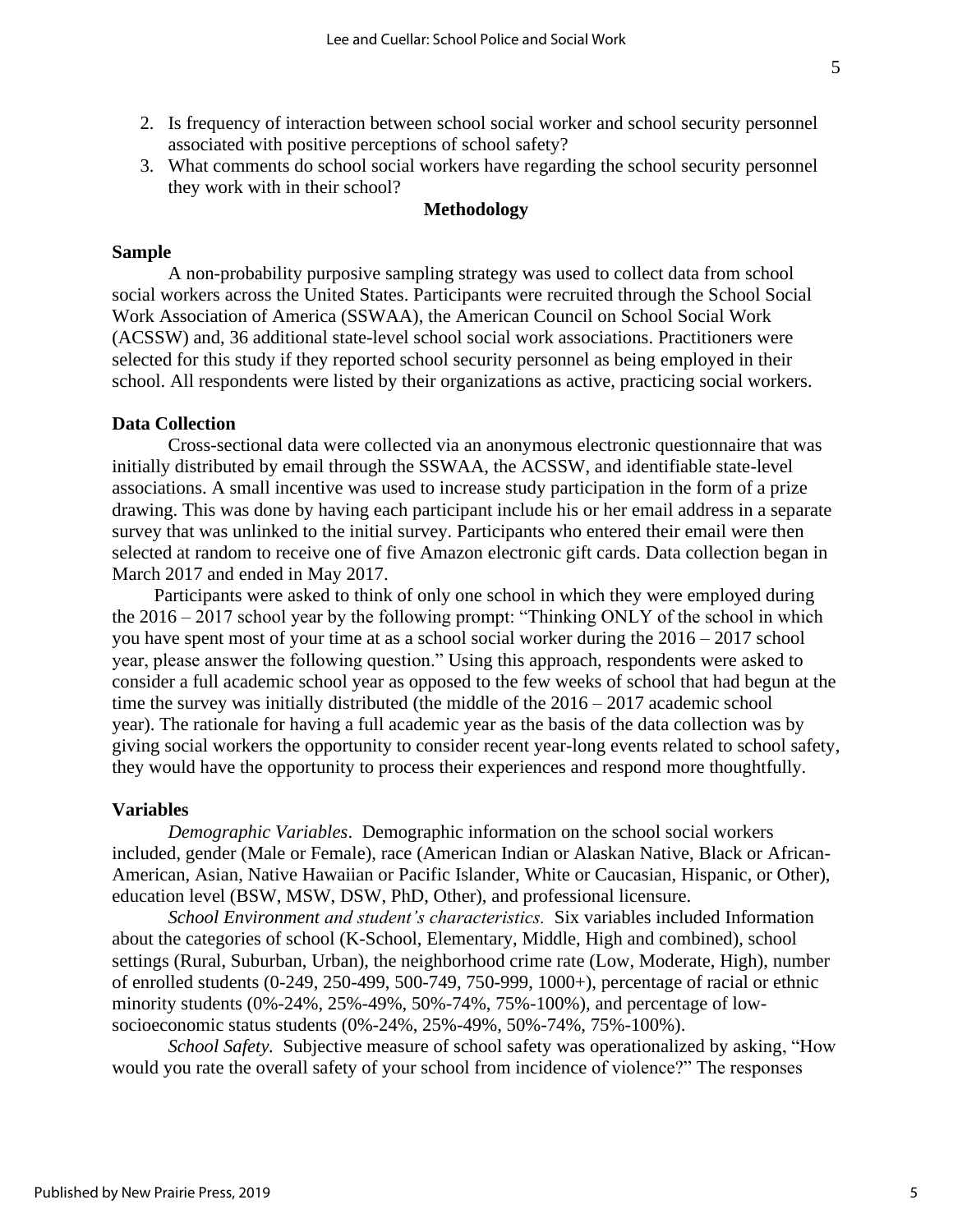were measured in ordinal (Not safe, Somewhat safe, Safe, Very safe*)*, that is one point increase indicates school social workers have a positive perception on their school safety.

*Interaction with School Security Personnel.* Two variables included information about the type of school security personnel used in the school (School Resource officers, Sworn Law Enforcement, Other Non-Sworn Law Enforcement Officer, School Security Officer in School Setting), and the frequency of the school social worker interact with the school security personnel was measured in ordinal (None of my time, Some of my time, Most of my time, All of my time).

*Qualitative Responses.* One item attempted to capture school social workers' general feedback regarding school security personnel. The item read "Provide any comments you may have regarding the school security personnel (e.g., School Resource Officers) in your schools." Then the participants subjectively and narratively answered officers in their school setting, without such structures.

#### **Data Analysis**

Statistical Package for the Social Science (SPSS) Version 25 was used to produce frequency and percentages. M*plus8* was used to perform multiple regression analyses. Items including:

*Outcome Variables.* School social workers' subjective measure for the overall safety of the school from incidences of violence; frequency of interaction between school social workers and school security personnel.

*Predictor Variables.* School social workers' positive and negative perceptions on school security personnel.

*Controlled Variables.* Category of the school; school's setting; the neighborhood crime rate; students' enrollments; percentage of racial/ethnic minority students, percentage of socioeconomically disadvantaged students were controlled.

Multiple regression was completed in the order of, (1) school social workers' subjective measure for the overall safety of the school from incidence of violence were regressed on school social workers' perception of school security personnel, and a frequency of interaction between school social workers and school security personnel; (2) a frequency of interaction and school social workers' perception on security officers were regressed on school environment and students' characteristics; (3) a frequency of interaction between two professionals was regressed on school social workers' positive and negative perspectives of school security personnel. Furthermore, the study explored correlations between school environments and students' characteristics, as well as its impact on school social workers' perceptions of school security officers and frequency of interaction.

Path analysis was also considered to explore under the assumption of school social workers' perceptions of school security officers and frequency of interaction are correlated, and to answer how it impacts their subjective measure of school safety. However, this study was to determine the different impacts of each perception and interaction, separately instead correlatedly (for differences between multiple regression and path analysis, see Carey, 1998). Therefore, multiple regression was more appropriate for this current study rather path analysis.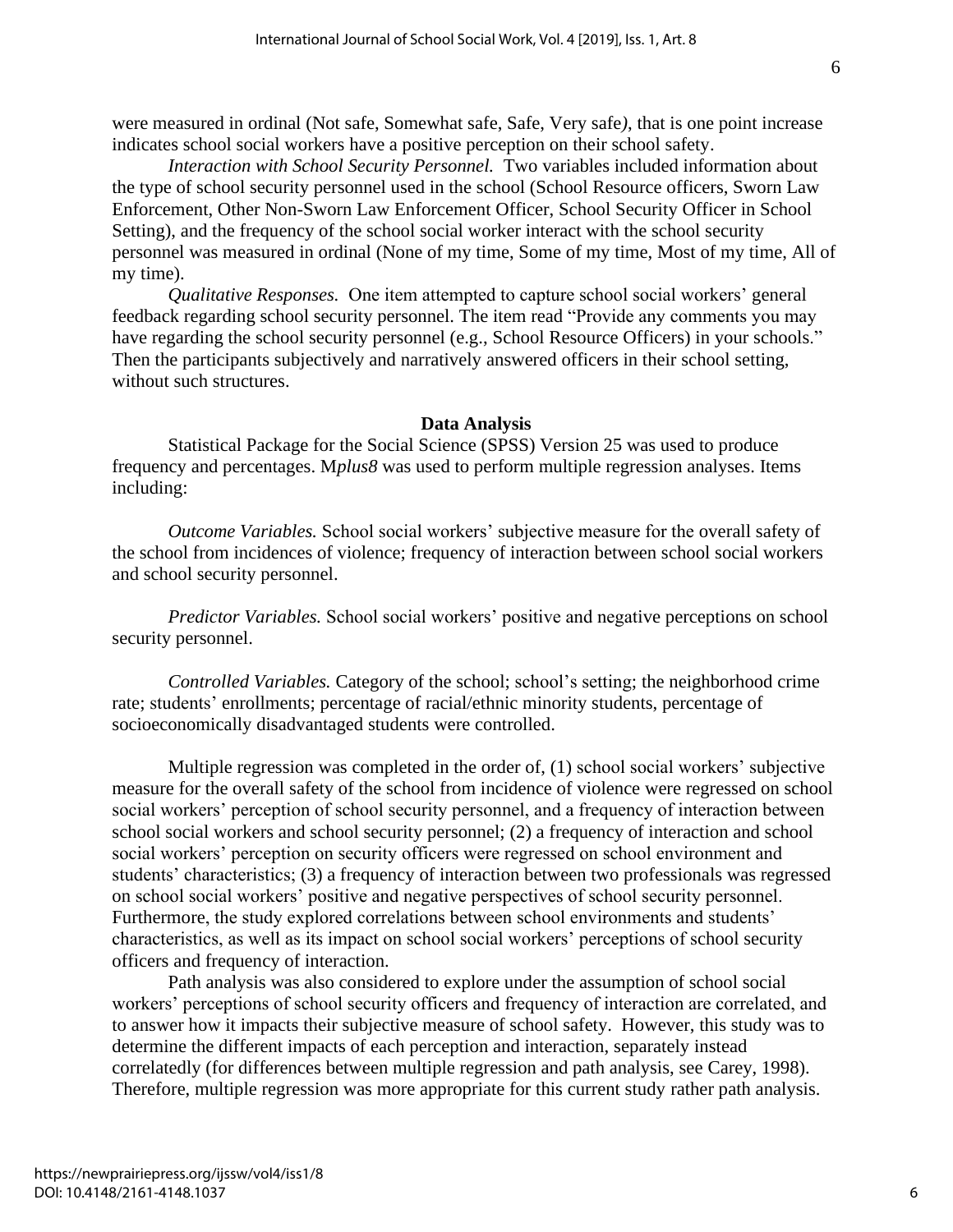Multiple regression analyses were conducted using Theta parameterization with unstandardized (*B*) and standardized (STDYX) estimates reported. By applying this option allows dichotomized variables to be outcome variables without using logistic, and the variance of all variables in the model for standardization (Muthén & Muthén, 2012; 2017).

As for the qualitative data, once data were identified, coding began by dividing the qualitative responses into two different groups, those practitioners who had positive comments regarding their school security personnel (code 1), and negative comments (code 0). Researchers worked independently dividing two codes in Excel and came together to review on the first stage of coding to ensure the responses were synchronized. Additionally, researchers looked into a handful of unspecifiable responses, such as the responses indicating both positive and negative perceptions of school security personnel. For instance, "just like any position, there are good cops, and there are bad cops." The responses indicating both positive and negative were ambiguous rather specific. In other words, the respondents did not provide particular reasons for why a certain officer is good, and others are not. In response to this, researchers decided to exclude those responses instead creating new code. To determine the social workers' perception of school security officers and its impact on school social workers' subjective measure of school safety, coding was measured as binary categorical and dummy coded for series of multiple regression. That is 1-point increases indicate school social workers have positive view of security personnel in their school setting.

#### **Diagnostics and Missing Data Analysis**

Because the variables were imported and exported between different statistic programs and excel, data's accuracy was tested by comparing 25% of variables from SPSS spreadsheet and excel sheet. Variables from both SPSS and Excel was identical. A total of 151 cases of data were included for analysis. Of 151 data, three participants had missing values on the percentages of ethnic minority student's enrollment, and one from school setting. SPSS *Missing Value Analysis* was used to ensure the data were missing completely at random (MCAR). The Little's MCAR test was obtained, and the result showed  $\chi^2(16) = 10.264$  ( $p = .852$ ), which suggests that missingness within these data is completely at random without an identifiable pattern. As a result, listwise deletion was used to exclude four samples, leaving a final sample size of 147 for regression analyses (Little, 1988; Little & Rubin, 1989).

#### **Results**

As shown in *Table 1*, participants' age ranged from twenty-four to sixty-nine years ( $M =$ 44.35). Most of the participants were White (79%) and Female (87.5%); most held a Master of Social Work (MSW) degree (86.7%) with State-issued School Social Work certificate/license (*n*  $= 108$ ; 71.5%). All states across the United States were represented in the sample. These sample characteristics are consistent with previous efforts to survey school social workers across the United States over the last two decades (Allen-Meares, 1994; Astor, Behre, Fravil, & Wallace, 1997; Cuellar & Theriot, 2017; Kelly et al., 2010; Kelly, et al., 2015; Kelly, Berzin, et al., 2010).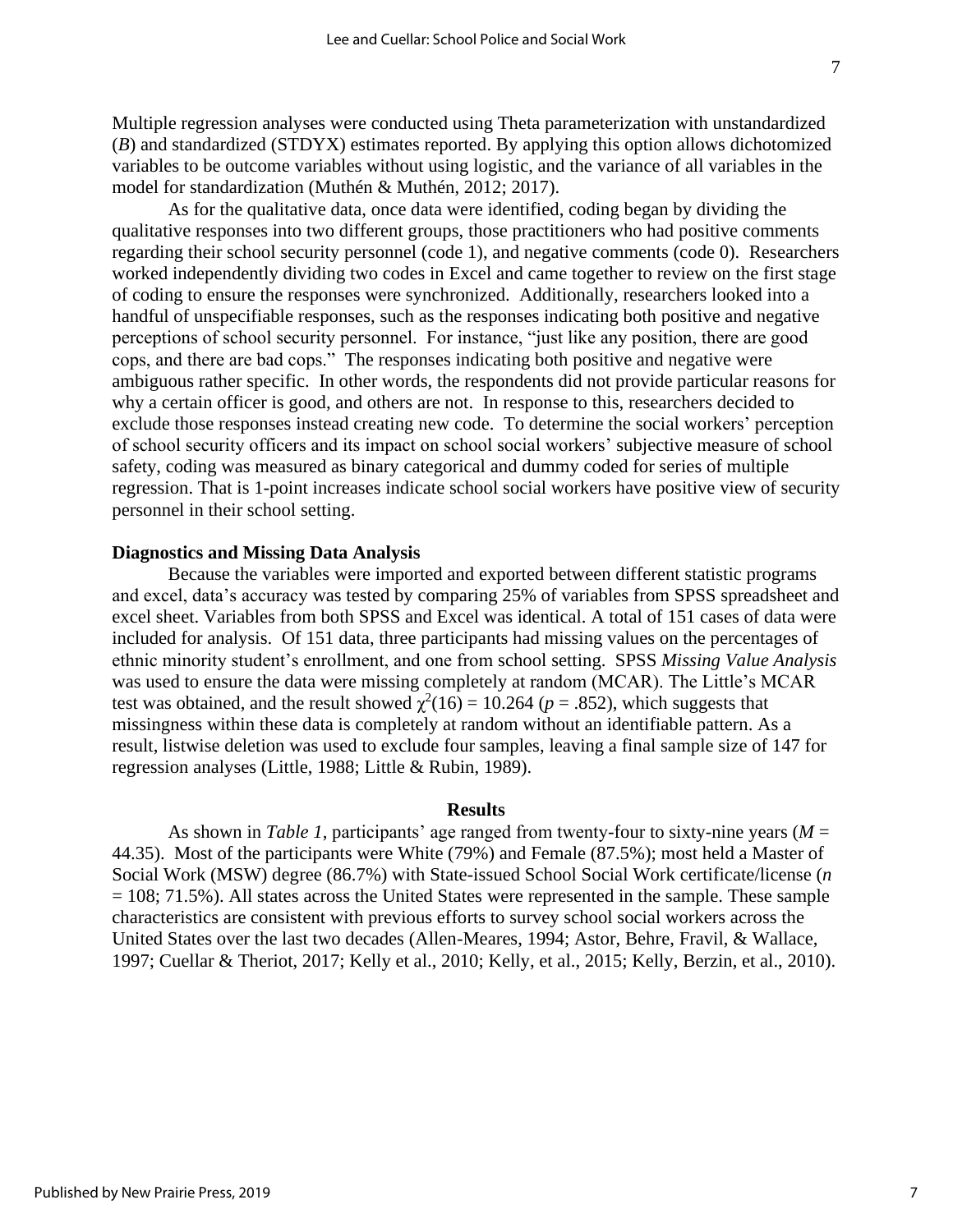|                                     |                                                           | $\boldsymbol{M}$ | Range | $\boldsymbol{n}$ | $(\% )$ |
|-------------------------------------|-----------------------------------------------------------|------------------|-------|------------------|---------|
| Age                                 |                                                           | 44               | 45    |                  |         |
| Gender                              | Male                                                      |                  |       | 17               | 11.3%   |
|                                     | Female                                                    |                  |       | 133              | 88.7%   |
| Race                                | White                                                     |                  |       | 120              | 80.5%   |
|                                     | <b>Black or African</b><br>American                       |                  |       | 15               | 10.1%   |
|                                     | Asian                                                     |                  |       | 1                | 0.7%    |
|                                     | Hispanic/Latino/Other                                     |                  |       | 13               | 8.7     |
| Education                           | <b>Bachelor of Social</b><br>Work (BSW)                   |                  |       | 3                | 2.0%    |
|                                     | <b>Master of Social Work</b><br>(MSW)                     |                  |       | 130              | 86.7%   |
|                                     | Doctorate of Social<br>Work (DSW)                         |                  |       | $\mathbf{1}$     | 0.7%    |
|                                     | Doctor of Philosophy<br>(Ph.D.)                           |                  |       | $\overline{2}$   | 1.3%    |
|                                     | Other                                                     |                  |       | 14               | 9.3%    |
| Professional Licensure <sup>a</sup> | State-issued school<br>social work<br>certificate/license |                  |       | 108              | 71.5%   |
|                                     | <b>Licensed Clinical Social</b><br>Worker (LCSW)          |                  |       | 57               | 37.7%   |
|                                     | NASW Academy of<br><b>Clinical Social Workers</b>         |                  |       | $\overline{2}$   | 1.3%    |
|                                     | <b>NASW School Social</b><br><b>Work Specialist</b>       |                  |       | 6                | 4.0%    |
|                                     | None                                                      |                  |       | 9                | 6.0%    |

## *Table 1* Demographic Information for Sample (*N* = 151)

*Note*: Valid percentages are reported

<sup>a</sup> Respondents can select more than one answer

As demonstrated in *Table 2*, 110 school social workers (73.3%) reported working with sworn law enforcement, and 55 school social workers (38.2%) have other non-sworn law enforcement in their school setting. A handful of school social workers reported that they have both sworn law enforcement and non-sworn law enforcement in their school setting. There were no observable differences between types of school security officers in their school settings and perception toward school security personnel,  $\chi^2(1, N = 151) = .01$ ,  $p = .92$ . Further, no differences were observed between the location of the school (i.e., rural, suburban, urban) and perception toward school security personnel,  $\chi^2(2, N = 150) = 1.05$ ,  $p = .59$ .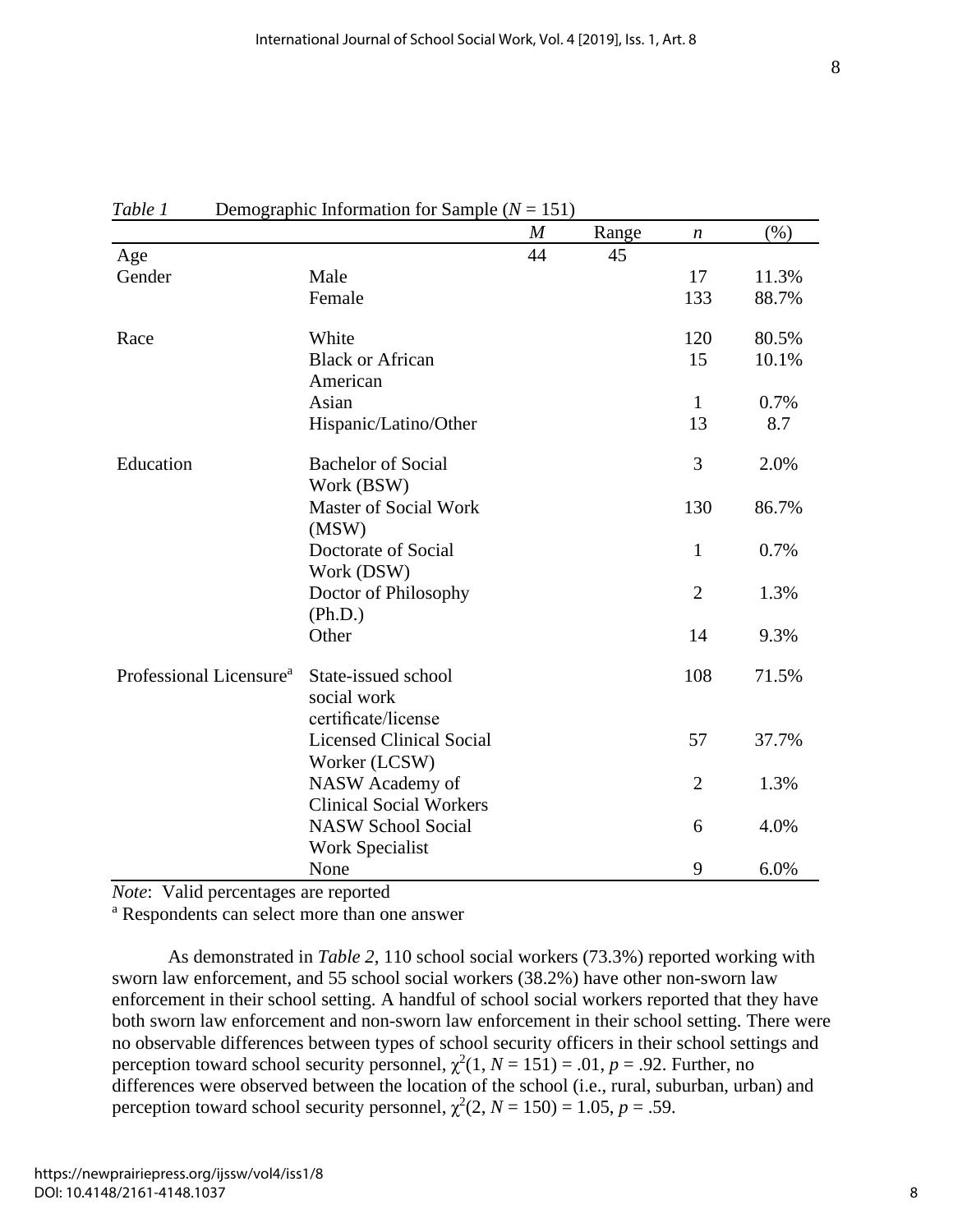|                                                                                          | n |           | $%$ )            |     |
|------------------------------------------------------------------------------------------|---|-----------|------------------|-----|
|                                                                                          |   | No Yes No |                  | Yes |
| School security officers both/or sworn law enforcement in school<br>setting <sup>b</sup> |   |           | 40 110 26.7 73.3 |     |
| Other non-sworn law enforcement or security personnel in school<br>setting <sup>b</sup>  |   |           | 89 55 61.8 38.2  |     |

## *Table 2<sup><i>a*</sup> Types of School Security Officers Working with Participants ( $N = 151$ )

<sup>a</sup> Valid percentages are reported

<sup>b</sup> Respondents can select more than one answer

## **Multiple Regression Analyses (RQ1 & RQ2)**

While current literature suggests interactions between social workers and security officers might increase social workers' perceptions of overall school safeness, the result shows the opposite.

*Table 3* Results of Multiple Regression Analyses (*N* = 147)

|                                                            | Estimate  | 95% CI          | <i>STDYX</i> |
|------------------------------------------------------------|-----------|-----------------|--------------|
| Overall safety from incidences of violence in school ON    |           |                 |              |
| Perception toward School Security Officers                 | $1.07**$  | .54, 1.16       | .85          |
| Interaction with school security officer                   | $-.55**$  | $-.95, -.30$    | $-.62$       |
| Interaction with school security officer ON                |           |                 |              |
| Perception toward School Security Officers                 | $1.06***$ | .60, .90        | $.75***$     |
| Perception toward School Security Officers ON              |           |                 |              |
| Category of school                                         | $-19*$    | $-.34, -.03$    | $-.18$       |
| <b>School Setting</b>                                      | $-.12$    | $-0.28, .09$    | $-.09$       |
| The neighborhood crime rate                                | $-.30$    | $-.47, .02-.22$ |              |
| Students enrollment                                        | .008      | $-.13, .15$ .01 |              |
| Percentage of racial or ethnic minority students           | .06       | $-0.20, .36$    | .07          |
| Percentage of low-socioeconomic status students            | $-.01$    | $-.25, .22$     | $-.01$       |
| Interacting with the school police officer or other school |           |                 |              |
| security personnel ON                                      |           |                 |              |
| Category of school                                         | $.35*$    | .09, .38        | .23          |
| <b>School Setting</b>                                      | $-.09$    | $-.23, .13$     | $-.05$       |
| The neighborhood crime rate                                | .37       | $-0.04, .42$    | .19          |
| Students enrollment                                        | .06       | $-.10, .22$     | .06          |
| Percentage of racial or ethnic minority students           | .14       | $-16, .39$      | .11          |
| Percentage of low-socioeconomic status students            | $-.02$    | $-.20, .17$     | .01          |
| Perception toward School Security Personnel                | $1.06***$ | .60, .89        | .74          |

*Note:*  $* p < .05; ** p < .01; *** p < .001$ .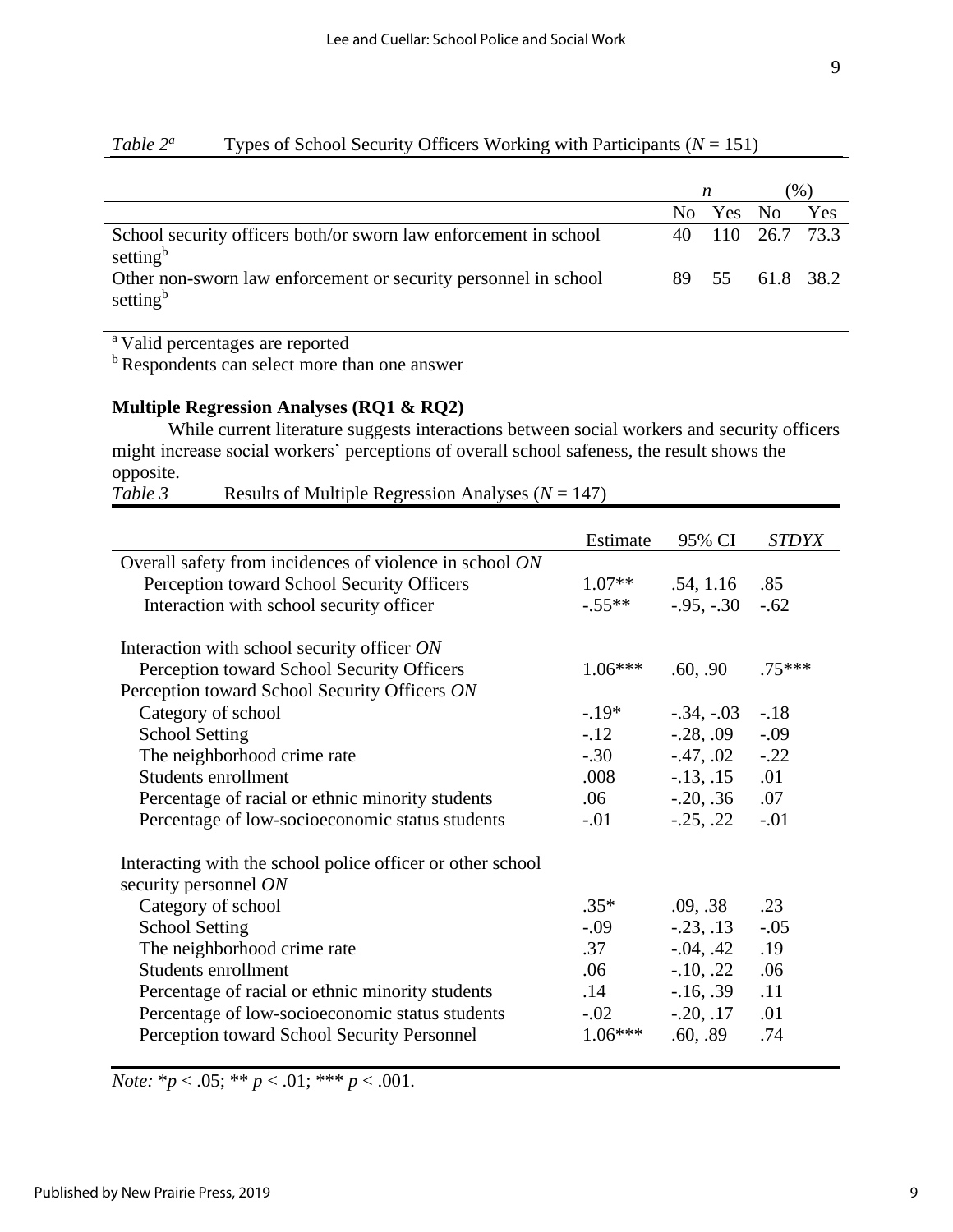As shown in *Table 3*, the data demonstrate a negative association between overall school safety and interaction with school security personnel (*StdYX* = -.63; 95% CI [-.96, -.30],  $p =$ .002). Moreover, school social workers with positive perceptions of school security personnel reported having more frequent interaction with security officers (*StdYX* = .75; 95% CI [.60, .90],  $p = .00$ ), and positive perceptions of school security personnel were associated with increased perceptions of school safety (*StdYX* = .86; 95% CI [.55, 1.17],  $p = .00$ ). There was a positive relationship between education level of the school served and interaction with school security personnel (*StdYX* = .24; 95% CI [.09, .39];  $p = .008$ ), while school social workers at lower grades, tend to have more positive perceptions of school security officers (*StdYX* = -.18; 95% CI  $[-.34, -.03], p = .050$ .

|                  |                      | 2             | 3            | 4              | 5                  | 6                 |
|------------------|----------------------|---------------|--------------|----------------|--------------------|-------------------|
|                  | School category      | $-.04 (-.17,$ | $.003(-.13,$ | $.41***$ (.29, | $.01(-.12,$        | $-.03$ ( $-.16$ ) |
|                  |                      | .08)          | .13)         | .52)           | .15)               | .10)              |
| 2.               | School setting       |               | $.30***$     | $-.05(-.18,$   | $.61***$ $(.52, )$ | $.32***$ (.26,    |
|                  |                      |               | (.37, .61)   | .08)           | .72)               | .50)              |
| 3.               | Neighborhood         |               |              | $-.19**(-.31,$ | $.67***$ $(.64,$   | $.53***(.58,$     |
|                  | crime rate           |               |              | $-.05)$        | .81)               | .77)              |
| $\overline{4}$ . | <b>Students</b>      |               |              |                | $-.18(-.25,$       | $-.21(-.28,-)$    |
|                  | enrollment           |               |              |                | .02)               | .01)              |
|                  | 5. Percentage of     |               |              |                |                    | $.97***$ $(.70,$  |
|                  | racial and           |               |              |                |                    | .84)              |
|                  | ethnic minority      |               |              |                |                    |                   |
|                  | students             |               |              |                |                    |                   |
|                  | 6. Percentage of low |               |              |                |                    |                   |
|                  | socioeconomic        |               |              |                |                    |                   |
|                  | status students      |               |              |                |                    |                   |

*Note:*  ${}^*p \leq .05$ ;  ${}^{**}p \leq .01$ ;  ${}^{***}p \leq .001$ .

*Note:* Confidence interval is reported in parentheses.

Several correlations are important to note, here in *Table 4*. There was significant positive correlation between school categories and number of students' enrollment (*r* = .41; 95% CI [.29, .52],  $p = .00$ ), and number of students' enrollment was negatively correlated with neighborhood crime rate  $(r = -.19; 95\% \text{ CI} [-.32, -.06], p = .016)$ . Further, there were significant positive correlation between location of school (i.e., rural, suburban, urban) and crime rate  $(r = .49; 95\%)$ CI [.37, .61],  $p = .00$ ); crime rate was positively correlated with number of racial and ethnic minority students ( $r = .72$ ; 95% CI [.64, .81],  $p = .00$ ), and number of students with lowsocioeconomic status (*r* = .68; 95% CI [.59, .72], *p* = .00).

## **Qualitative Response Analysis (RQ3)**

Qualitative coding was used to understand what comments school social workers have regarding school security personnel today. Participants were identified by positive or negative comments regarding the school security personnel they work with. Both positive and negative responses were complex and requited careful handling, regarding possible biased comments,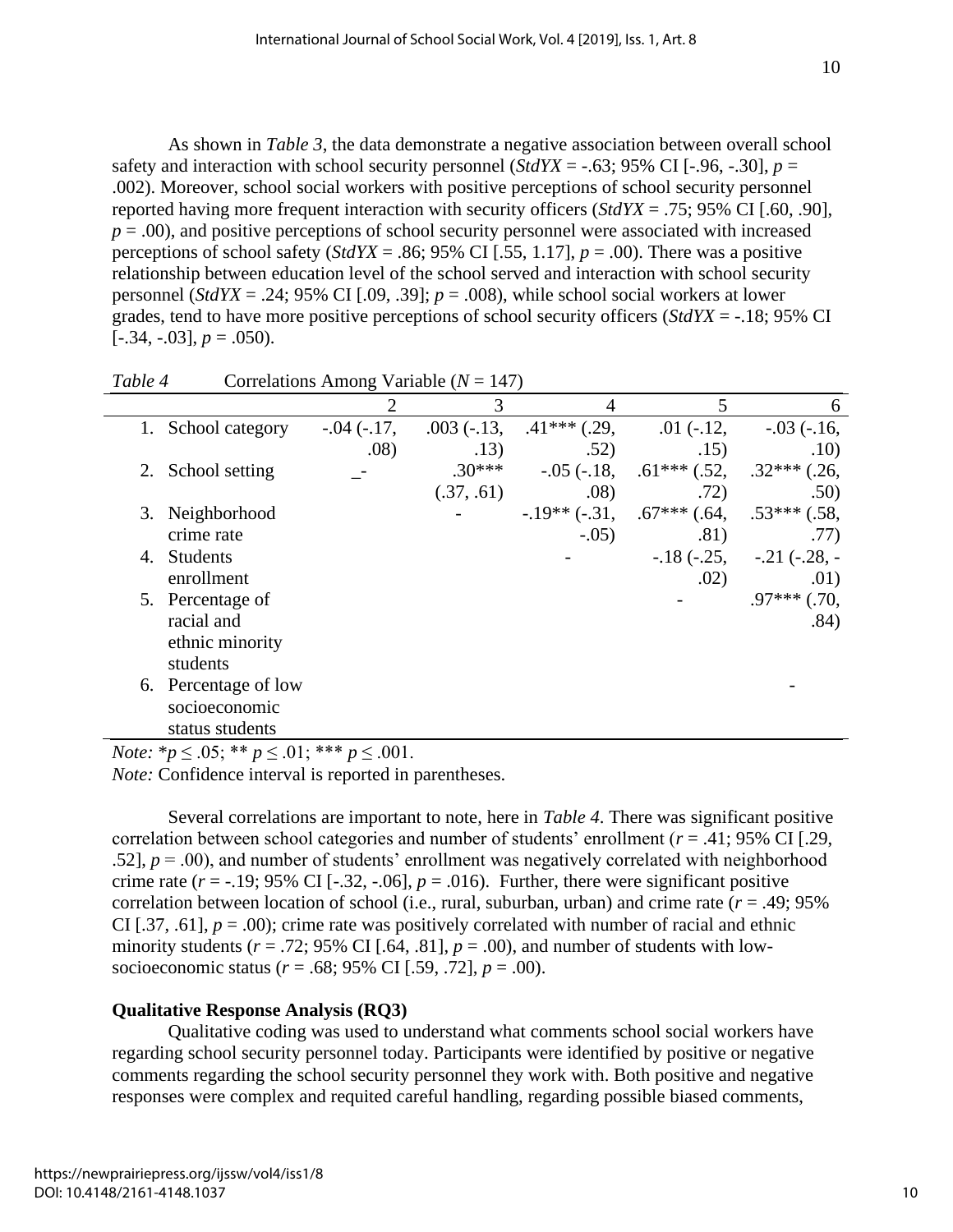because the responses were from school social workers, instead incorporating both social workers and security personnel.

| ------   | $\sim$ 0.000 $\mu$ 0.000 $\mu$ 0.000 $\mu$ 0.000 $\mu$ 0.000 $\mu$ 0.000 $\mu$ 0.000 $\mu$ 0.000 $\mu$ 0.000 $\mu$ 0.000 $\mu$ 0.000 $\mu$ 0.000 $\mu$ 0.000 $\mu$ 0.000 $\mu$ 0.000 $\mu$ 0.000 $\mu$ 0.000 $\mu$ 0.000 $\mu$ 0.000 $\mu$ 0.000 | $   \prime$ |
|----------|--------------------------------------------------------------------------------------------------------------------------------------------------------------------------------------------------------------------------------------------------|-------------|
|          |                                                                                                                                                                                                                                                  | %           |
| Negative | ′ ∠                                                                                                                                                                                                                                              | 60.9        |
| Positive | 59                                                                                                                                                                                                                                               | 39.1        |
|          |                                                                                                                                                                                                                                                  |             |

*Table 5* Perception Toward to School Security Personnel  $(N = 151)$ 

As shown in *Table 5,* a higher percentage of school social workers in this sample viewed their school security officers more negatively (60.9%) than positively (39.1%). As related to the previous studies that suggest a positive relationship between school security officers and students (Kupchik et al., 2016; Theriot et al., 2016), school social workers likely view their school security officers when they are motivated to build a positive relationship with both students and the parents. For example, among the handful of respondents who referenced work or collaboration with their security officers, almost all focused on the relationship between students and parents. This might suggest school security officers are viewed based on how they treat their students and parents rather than through teamwork and collaboration among school-based professionals.

*Positive Perceptions Toward School Security Personnel.* As related to previous research that emphasizes the positive relationship between school security officers and students (e.g., Kupchik et al., 2016), of 59 positive responses, twenty-one (12.39%) school social workers have a favorable view toward their school security officers when they are motivated to build a positive relationship with both students and parents. Examples include:

*I feel that ours takes the time to build relationships with the students so that they are not just viewed as punitive.*

*… They are skilled at their jobs and take great pride and effort in developing relationships with our students. They are often critical in diffusing potentially dangerous situations because they are so connected to our students.*

*Our school resource officers are amazing and build a positive relationship with students, parents, and staff.*

Thirteen (7.8%) school social workers mentioned how visible security officers are during school hours, and their willingness to collaborate with school social workers. As stated in responses:

*He collaborates well for what's in the best interests of students.*

*We are blessed to have a great school resource officer at our middle school. He is highly visible and does an outstanding job in terms of integrating himself into the lives of students and staff.* 

*It is great to have visible school resources officers present on all campuses.*  Lastly, twenty-one (12.39%) school social workers did not specify the reasons. Instead, they

mentioned how valuable school security officers are to have in their school. Here are examples: *They are an integral part of our support team.*

*We are fortunate to have a school resource officer in each of our 11 schools in our rural county. They are definite assets. Our SROs are Amazing!*

*Negative Perceptions Toward School Security Personnel.* Negative perceptions toward school security officers among this sample concerned lack of capacity and training and perceived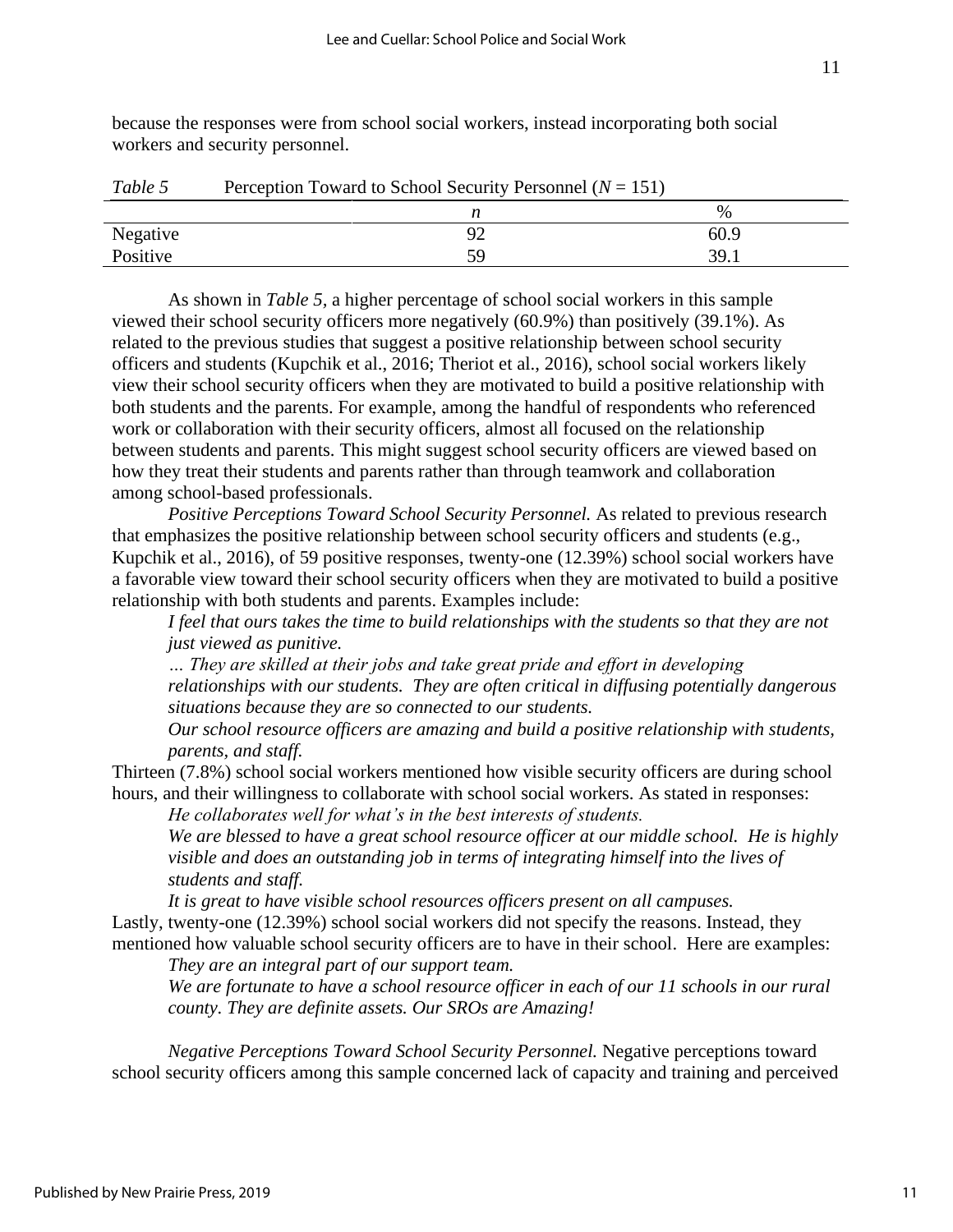ineffectiveness. Of the ninety-two negative responses, thirty-one (27.6%) mentioned a need to increase the number of security officers in their schools. For example:

*We share a campus with the high school, and one officer is not enough to serve the entire campus.*

*We do not have enough School Resource Officers with the level of needs. We are now facing within the school system.*

*Our School Resource Officer is difficult to reach and is based at another school.*

In addition to the issues with lack of capacity, 20 (18.4%) participants perceived issues with their school security officers' engagement in tasks they believe relevant to their duties. Here are examples:

*Most stand around and talk and do not intervene. Don't do much.*

*They don't do anything.*

Lastly, school social workers emphasized the needs of providing sufficient and consistent training for school security officers. In fact, twenty-three (21.6%) school social workers in the present study stated that school resource officers or security officers in school need to receive more and better training, especially in de-escalation strategies. Here are examples:

## *Always can use more training!*

## *They need more and better training in de-escalation and avoiding unintentionally reinforcing negative behavior.*

Similar to the positive responses, only two mentioned that they lack communication. Instead, both positive and negative respondents focused on how school resource officers and other security officer treat their students. Of 92 negative responses, 43 negative responses were toward school resources officers or sworn law enforcement officers (46.7%). Throughout the negative responses, many believed that sworn law enforcement officers are positioned at school when they are close to being retired. Further, many school social workers stated that sworn law enforcement officers often face role confusion between working with students and criminals, presenting an opportunity for both professionals to work together in addressing student maladaptive behavior.

## **Discussion**

This study builds upon previous research that suggests increased collaboration among school social workers and school security personnel might be beneficial to not only students, but school environment and school safety efforts as well (e.g., Cuellar, Elswick, & Theriot, 2017). One of the most fascinating results in the current study comes from the quantitative analyses. Findings suggest that those who have positive perceptions of their school security personnel tend to feel that their school(s) is a safer place. Conversely, those who spend more time with their school security personnel report feeling that their school(s) is less safe. The latter finding suggests that school social work practitioner might tend to connect with their school security personnel only when issues arise, which excludes school security personnel from contributing to planning and program development and other school safety initiatives. This suggest it could be beneficial to overall school safety to increase communication and collaboration amongst these professionals through proactive, not reactive, initiatives.

The qualitative data and the emerging positive and negative trends examined in this paper highlight interesting perceptions from school social work professionals. Practitioners in this sample identify accessibility to their school security personnel as an important factor to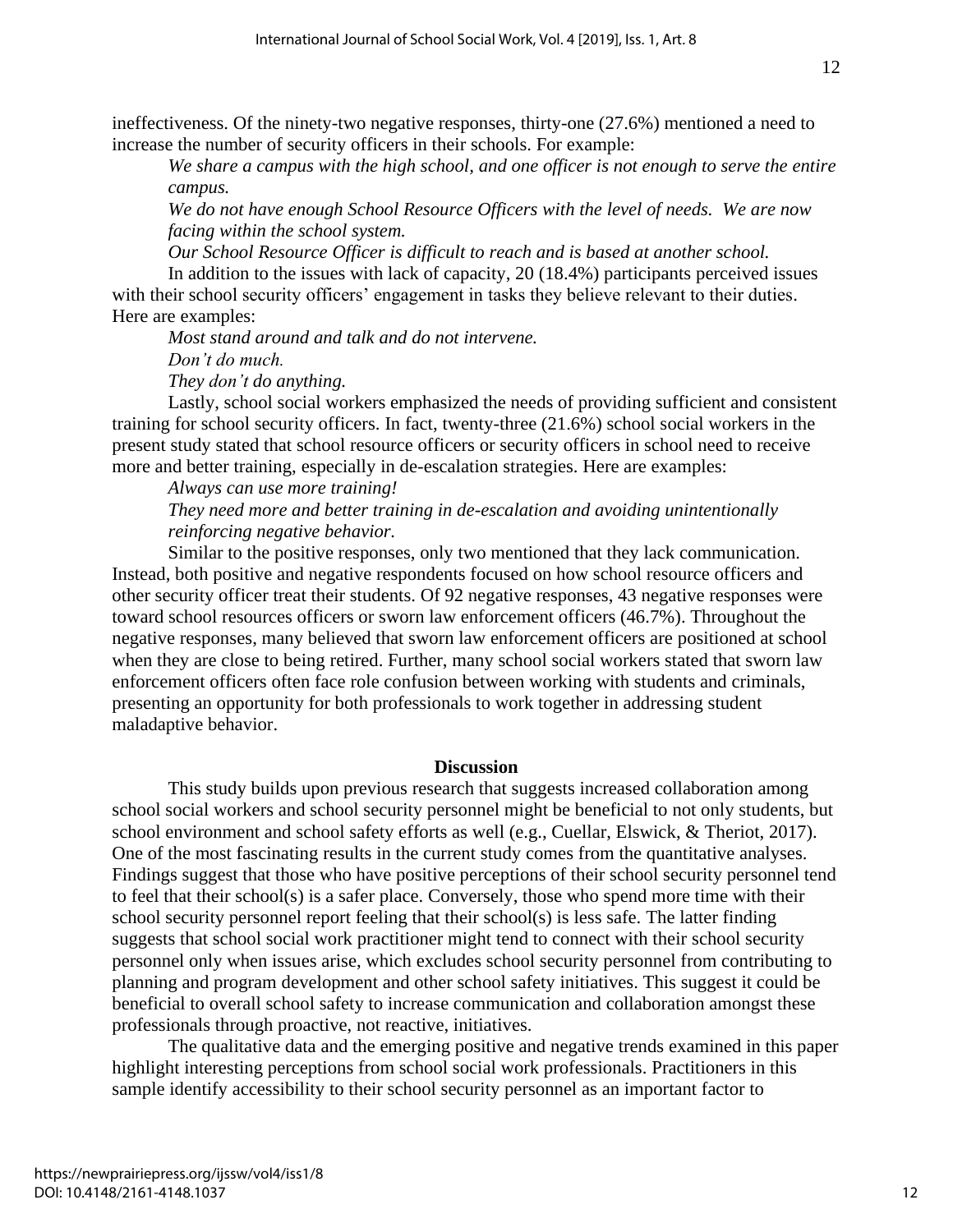Both positive and negative comments are saying the same thing. From the perspective of this sample, the most effective type of school security personnel is trained to address the specific needs of the school in which they are deployed, they are accessible to school personnel, and they take on roles that extend beyond the student to family and community involvement when appropriate. School administrators should carefully consider this when assessing their needs and how their school security personnel can assist in addressing them. In sum, these data suggest that collaboration can assist administrators in coordinating services for students that combine security and person-in-environment perspectives and ultimately engage students in more holistic programming. Steps must be taken to improve communication and collaboration between these professionals so that they are on the same page, and further research is needed to understand why the apparent disconnect between their disciplines remains in some of today's schools.

## **Implications for School Security Personnel in Current School Setting**

One of the main implications for practice concerns responses for school security personnel training and preparedness. Over 20% of school social workers emphasized the needs of providing sufficient and consistent training for school security officers. This builds upon research which suggest that such specialized training is imperative to the quality of services these professionals provide, as well as to reducing any inadvertent effect the presence of school police might have on students' perception of the school climate (e.g., Theriot & Cuellar, 2016). Similar to the hire of school social workers and other school-based health professionals, school security personnel training, regardless of the classification, must match the need of the school and ideally all security personnel will be trained to work specifically with the students they serve.

## **Recommendations for School Security Personnel Working with School Social Workers**

Results yield recommendations for administrators and educators when developing school-based programing and determining intervention and support services for youth in their schools. Ideally, these recommendations would be carried out with the support of the professional's administration or other applicable leadership.

- Both professionals must take time to build relationships within school, with students, school personnel, parents, and community stakeholders when possible
- Both professionals must maintain a physical presence and accessibility in schools and integrate professional expertise into programming when possible
- Both professionals must maintain accessibility to all students, school-based personnel, parents, and community stakeholders when applicable
- School social workers and/or SROs, SBLEs, or school security personnel should connect to discuss roles and responsibilities at (minimum) the start of every school year
- Regular meetings between professionals throughout the school year might increase collaboration and help both professionals provide more holistic programming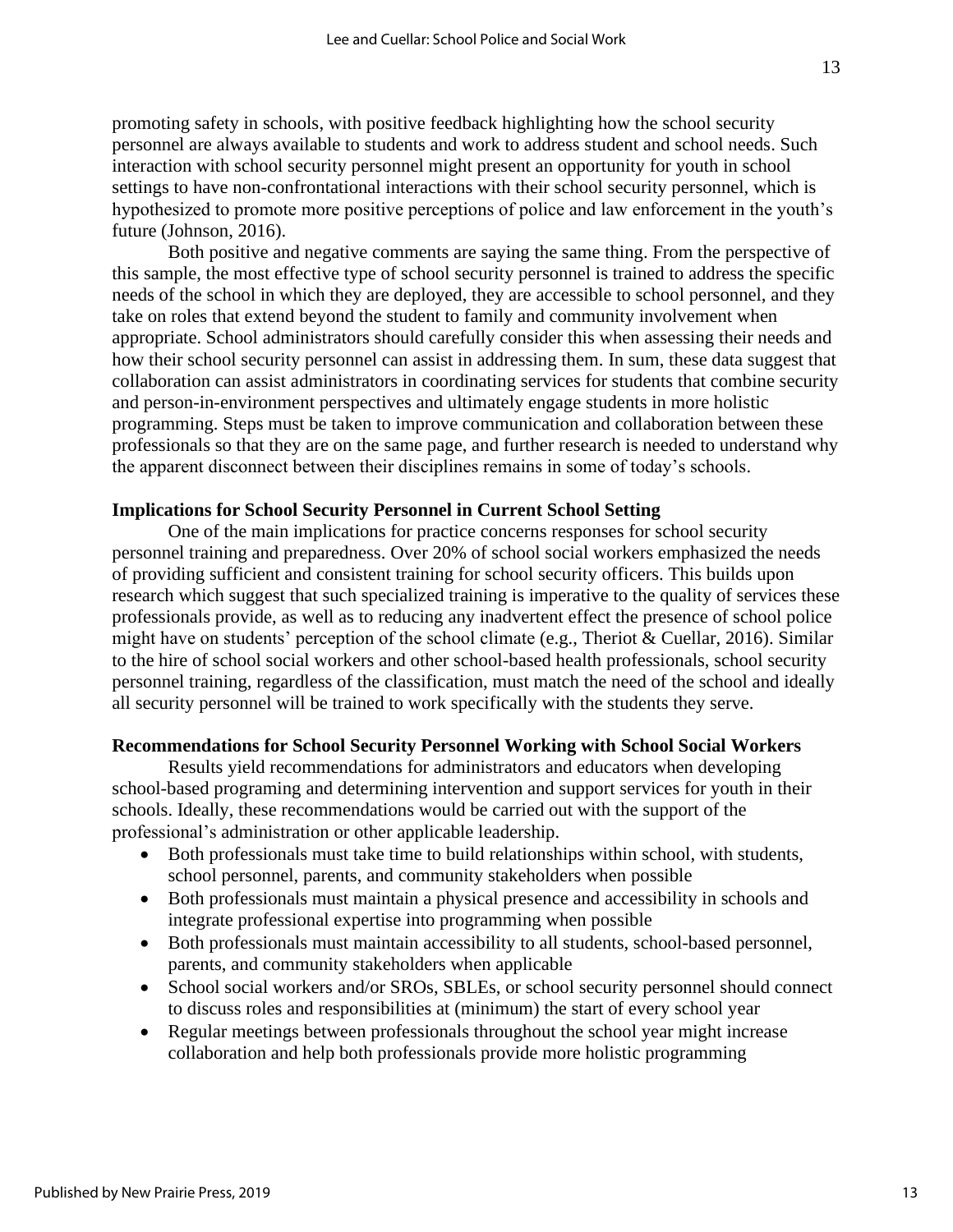• Professionals should collaborate on trainings and programming for students, staff, and parents when possible (e.g., student suicide training, parent educational programming, etc.)

Following such recommendations will facilitate collaboration amongst these professionals, and subsequently increase their ability to provide high-quality and holistic services for their students. To elaborate recommendations regarding both professionals' building relationships and accessibilities, it is essential for professionals to be more active rather passive. In other words, scheduled meetings within the school-based social workers and security officers would be considered as passive collaborations. In order to enhance their relationships, it is recommended both professionals to be more active in engaging with one another beyond scheduled meetings. Scheduled parents and teachers meeting would also be a possible program for increase both students' and parents' connectedness. Further, as for the security officers, instead of patrolling specific times and periods, it would be suggested them to actively presence throughout the day in school.

Moreover, these recommendations are not necessarily new; they are in line with the standards of practice outlined by today's governing bodies of social work (NASW, 2012; SSWAA, 2013). Concurrent with previous research by Elswick et al., (2017), these professionals can take a leadership role to provide more effective services to their youth, and possibly provide a safer environment, with increased collaboration and understanding of roles and responsibilities. This research is an interdisciplinary call for school administrators, school-based mental health providers, school security personnel, and all other with a vested interest in school safety to facilitate and improve communication between professionals, making such collaboration an essential component of training at regular intervals throughout the school year. Moving forward, more comprehensive policies at the local level aimed at advocating and improving the enhancement of inter-professional collaboration between the mental health field and the schoolbased security officers would move current federal, state, and local policies towards best practices in schools. Both school social workers and school security personnel can play a role in the development of such policies and practices.

## **Study Limitations**

This study provides an interesting perspective on school security from the perspective of school social workers, yet it is not without limitations. This study shares limitations with other non-experimental, cross-sectional designs in that non-probability sampling was used to collect data and the researchers had no control over the school security personnel with which participants interacted; as a result, no causal inference can be made concerning the theories discussed. In addition, the current research particularly aimed to explore how school social workers view their school security officers. Results suggest some responses may contain biased observation toward school security personnel, and importantly, less information on school security officers was included in the current study. For example, no information on types of trainings for security personnel have received before positioned at their schools. A quality of collaboration between school social workers and school security officers may depend on job satisfaction among school security officers and demographics of school security officers (Kelly et al., 2015). Exploring security officers' statements would be highly recommended for future research. Perhaps most importantly, the instrument used for this study was designed for the purposes of another study and has not been tested in previous research to be a valid and reliable tool for operationalizing the constructs discussed in this paper. The study design contains serious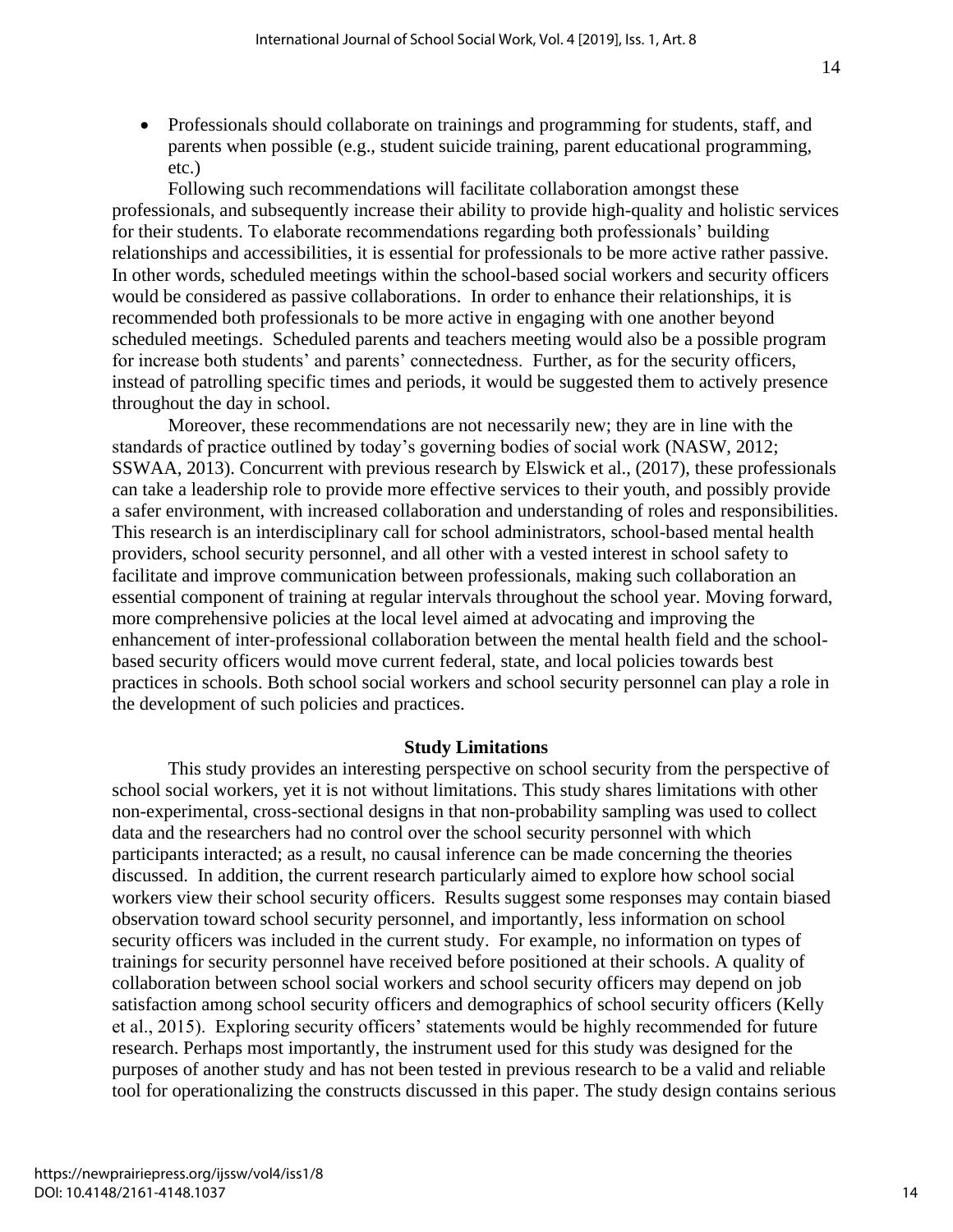issues concerning external validity. While this paper is intended to provide data-driven recommendations, findings should be interpreted cautiously and with careful consideration of school needs.

## **Conclusion**

School security personnel and school social workers will continue to play a role in today's schools in light of media attention to school violence and the recent implementation of federal, state, and local legislation. Therefore, research must take additional steps in understanding the optimal level of teamwork between these professionals to promote student performance and school safety. Using an exploratory approach, this empirical contribution examined the associations between interaction, perceptions of interaction, and school safety when controlling for several school-level factors that are associated with less-desirable outcomes that result in negative interactions between these professionals (e.g., neighborhood crime rate where school is located, which likely results in increased interaction between professionals due to crime that might not be a result of school-based behavior). Findings provide insight into the potential for quality collaboration between practitioners and security personnel to promote safe and nurturing environments for students. Further research is needed to better understand the collaboration between these professionals and how this collaboration might improve academic performance and student programming within schools served.

## **References**

- Addington, L. A. (2009). Cops and cameras: Public school security as a policy response to Columbine. *American Behavioral Scientist, 52*(10), 1424–1446.
- Allen-Meares, P. (1994). Social work services in schools: A national study of entry-level tasks. *Social Work, 39*, 560 – 565.
- Allen-Meares, P., Washington, R. O., & Welsh, B. L. (2000). School social work: Historical development, influences, and practices. In P. Allen-Meares (Ed,), Social work services in schools (3rd ed., pp,  $30 - 59$ ). Houston: Allyn & Bacon.
- Astor, A., Behre, W., Fravil, K., & Wallace, J. (1997). Perceptions of school violence as a problem and reports of violent events: A national survey of school social workers. *Social Work, 42*(1), 223 - 232.
- Bureau of Labor Statistics, U.S. Department of Labor, *Occupational Outlook Handbook*, Social Workers, on the Internet at [https://www.bls.gov/ooh/community-and-social](https://www.bls.gov/ooh/community-and-social-service/social-workers.htm)[service/social-workers.htm](https://www.bls.gov/ooh/community-and-social-service/social-workers.htm) (visited *January 12, 2019*).
- Carey, G. (1998). Multiple regression and path analysis. *Institute for Behavioral Genetics, University of Colorado, Boulder, USA. http://psych. colorado. edu/~ carey/Courses/PSYC7291/handouts/pathanal2. pdf (accessed May 1, 2008)*.
- Clark, S. (2011). The role of law enforcement in schools: The Virginia experience—A Practitioner report. *Directions for Youth Development, 129*, 89-101.
- Coon, J., & Travis, L. (2012). The role of police in public schools: A comparison of police and principal reports of activities in schools. *Police Practice & Research: An International Journal, 13*, 15-30.
- Costin, L. (1969). School social work: An analysis of function. *Psychology in the Schools, 6*(4),  $347 - 352$ .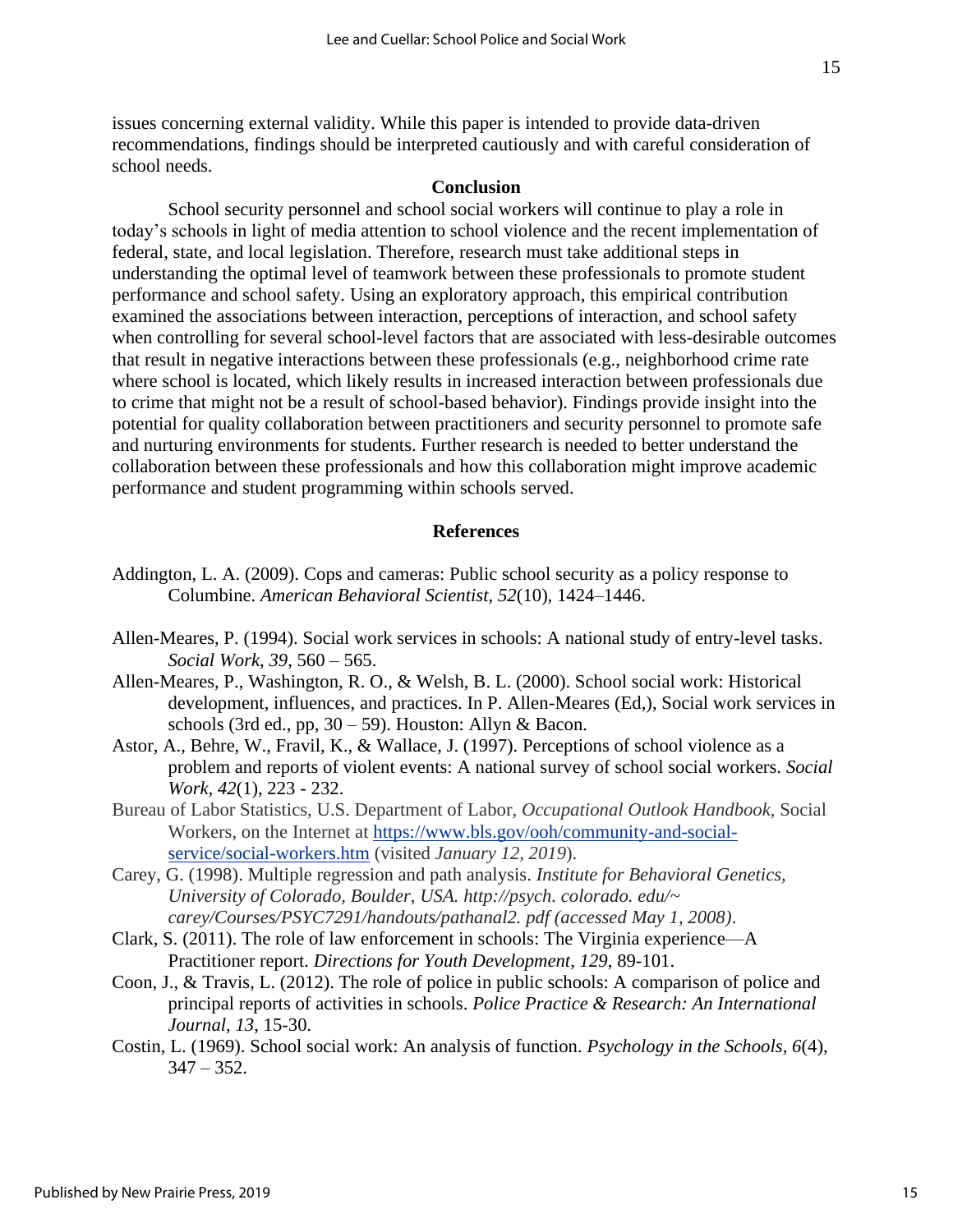- Cuellar, M. J., Elswick, S. E. & Theriot, M. T. (2017). An investigation of school social worker perceptions towards school security personnel. *School Social Work Journal, 41*(2), 41-60*.*
- Cuellar, M. J. & Theriot, M.T. (2017). Investigating the effects of commonly implemented school safety strategies on school social work practitioners. *Journal for the Society of Social Work and Research, 8*(4), 511 – 538*. DOI: 2334-2315/2017/0804-000X*
- Dupper, D. (2002). School Social Work: Skills and Interventions for Effective Practice. Retrieved from [http://www.eblib.com](http://www.eblib.com/)
- Elswick, S., Cuellar, M., Williams, M., Albert, W., & Norfleet, T. (2018). School social work leadership: Essential knowledge, skills, and practices for the profession. *School Social Work Journal, 42*(2), 58-78.
- Franklin, C., Gerlach, B., & Chanmugam, A. (2008). School social work. In K. M. Sowers, C. N. Dulmus (Series Eds.), & B. W. White (Vol. Ed.), Comprehensive handbook of social work and social welfare: Vol. 1. The profession of social work (pp. 205 – 226). Hoboken, NJ: John Wiley.
- Franklin, C., Kim, J., & Tripodi, S. (2009). A Meta-Analysis of Published School Social Work Practice Studies 1980-2007. *Research on Social Work Practice 19*(6), 667 – 677.
- Frey, A. J., Alvarez, M. E., Dupper, D. R., Sabatino, C. A., Lindsey, B. C., Raines, J. C., Streeck, F., McInerney, A., & Norris, M. A. (2013). School Social Work Practice Model. School Social Work Association of America. Retrieved from <http://sswaa.org/displaycommon.cfm?an=1&subarticlenbr=459>
- Girouard, C. (2001, March). School resource officer training program. Retrieved from: [https://www.ncjrs.gov/pdffiles1/ojjdp/fs200105.pdf.](https://www.ncjrs.gov/pdffiles1/ojjdp/fs200105.pdf)
- Hirschfield, P. J., & Celinska, K. (2011). Beyond fear: Sociological perspectives on the criminalization of school discipline. *Sociology Compass*, *5*(1), 1-12.
- Johnson, R. (2016). What Effects do School Resource Officers Have on Schools? Research Brief. Dolan Consulting Group. Retrieved from: [https://www.dolanconsultinggroup.com/wp](https://www.dolanconsultinggroup.com/wp-content/uploads/2016/10/Research_Brief_SRO_October-2016.pdf)[content/uploads/2016/10/Research\\_Brief\\_SRO\\_October-2016.pdf](https://www.dolanconsultinggroup.com/wp-content/uploads/2016/10/Research_Brief_SRO_October-2016.pdf)
- Kelly, M. S., Berzin, S. C., Frey, A., Alvarez, M., Shaffer, G., & O'Brien, K. (2010). School social work practice and response to intervention. *Children & Schools, 32*(4), 201 – 209.
- Kelly, M. S., Berzin, S. C., Frey, A., Alvarez, M., Shaffer, G., & O'Brien, K. (2010). The State of School Social Work: Findings from the national survey on school social work. *School Mental Health*. Retrieved from: [http://academia.edu](http://academia.edu/)
- Kelly, M. S., Frey, A., Thompson, A., Klemp, H., Alvarez, M., & Berzin, S. C. (2015). Assessing the national school social work practice model: Findings from the second national school social work survey. *Social Work* (published online), 1 – 12. DOI: 10.1093/sw/swv044
- Kelly, M. D., & Swezey, J. A. (2015). The relationship of gender on the perceptions of school resource officers regarding roles, responsibilities, and school culture and collaboration. *Journal of School Leadership*, *25*(1), 54-68.
- Kondrat, M. E. (2002). Actor centered social work: Re-visioning "person in environment" through a critical theory lens. *Social Work, 47*(4), 435-448.
- Kovac, R. (2006). Beefing up school safety. *Knoxville News Sentinel*, pp. B1,B2.
- Kupchik, A., & Farina, K. A. (2016). Imitating authority: Students' perceptions of school punishment and security, and bullying victimization. *Youth Violence and Juvenile*